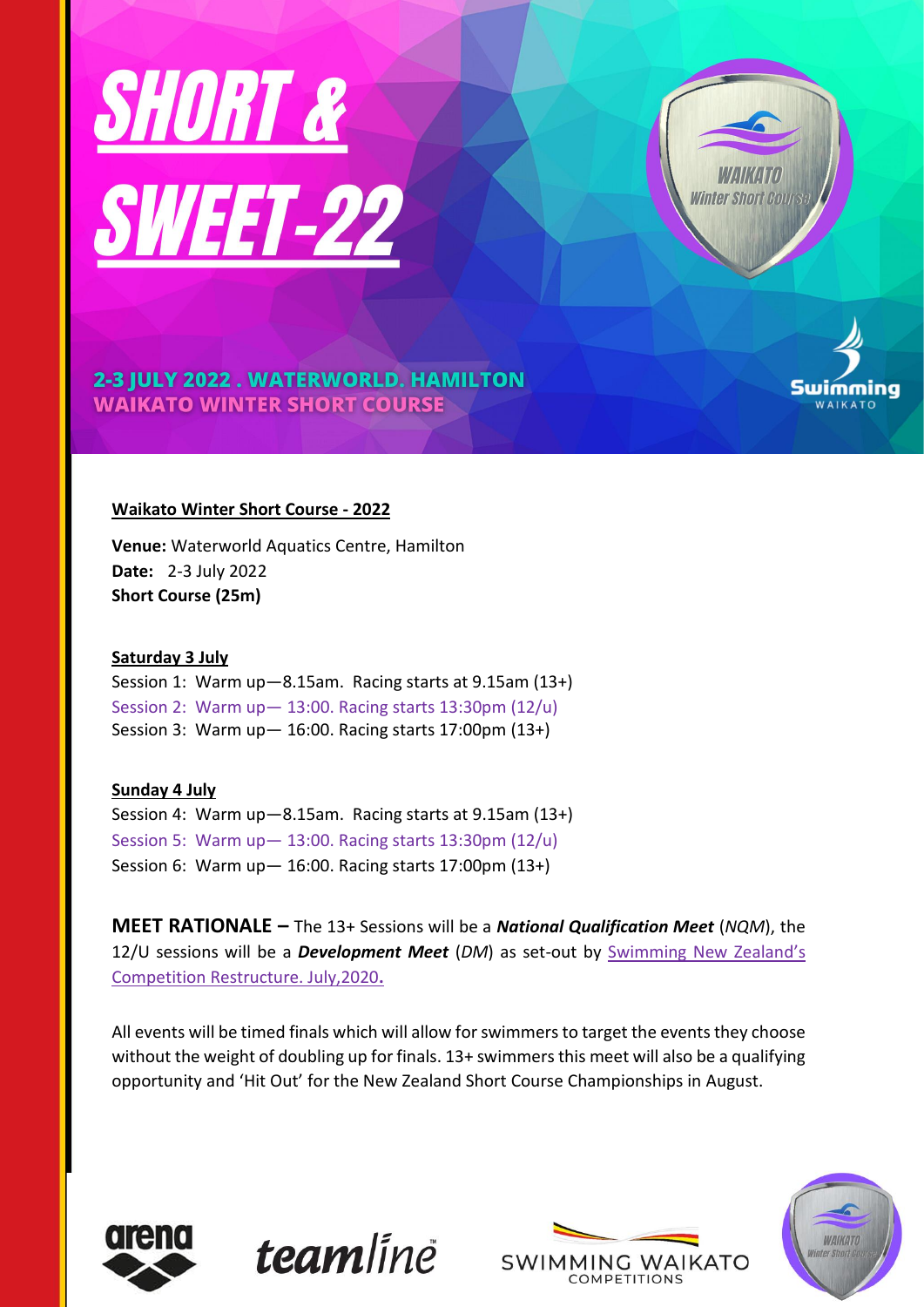This is a living document and amendments may be made. The information in this booklet is correct at the time of publishing. Swimming Waikato will not be held liable for any costs and expenses incurred by any person following changes to the information outlined in this booklet. Swimming Waikato reserve the right to use discretion and make judgements to the contents and rules outlined in this document.

For the latest information, please check the Swimming Waikato calendar to ensure you have the most up to date version.

#### **Health & Safety**

Swimming Waikato takes seriously, the Health and Safety of its members and all those involved in Swimming Waikato Events, we therefore ask that you familiarise yourselves with our Covid-19 and General H&S protocols prior to attending.

For the latest information, please check the Swimming Waikato calendar to ensure you have the most up to date version. <https://swimmingwaikato.co.nz/our-calendar/>



# **OUR PARTNERS**

## **Sponsors & Supporters**



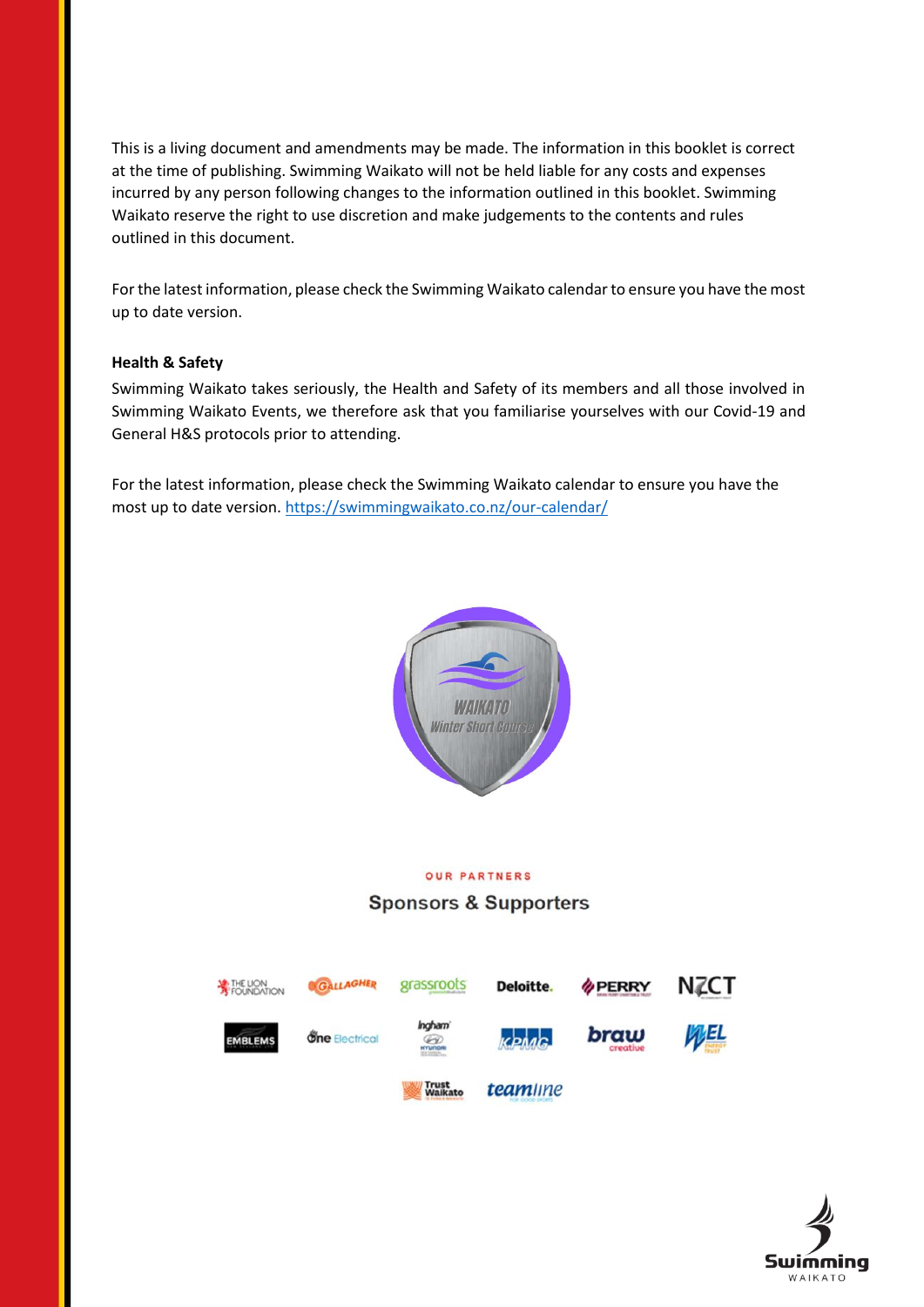| SATURDAY SESSION 1: Warm up 8.15am. Racing starts 9.15am (13+) |                  |                     |        |       |                    |  |
|----------------------------------------------------------------|------------------|---------------------|--------|-------|--------------------|--|
| Event                                                          | <b>Distance</b>  | <b>Stroke</b>       | Gender | Age   | <b>Event Type</b>  |  |
| 1                                                              | 200 <sub>m</sub> | <b>Backstroke</b>   | Female | $13+$ | <b>Timed Final</b> |  |
| $\overline{2}$                                                 | 200 <sub>m</sub> | <b>Backstroke</b>   | Male   | $13+$ | <b>Timed Final</b> |  |
| 3                                                              | 400m             | Freestyle           | Female | $13+$ | <b>Timed Final</b> |  |
| $\boldsymbol{4}$                                               | 400m             | Freestyle           | Male   | $13+$ | <b>Timed Final</b> |  |
| 5                                                              | 200 <sub>m</sub> | IM                  | Female | $13+$ | <b>Timed Final</b> |  |
| 6                                                              | 200 <sub>m</sub> | IM                  | Male   | $13+$ | <b>Timed Final</b> |  |
| 7                                                              | 200 <sub>m</sub> | <b>Breaststroke</b> | Female | $13+$ | <b>Timed Final</b> |  |
| 8                                                              | 200 <sub>m</sub> | <b>Breaststroke</b> | Male   | $13+$ | <b>Timed Final</b> |  |
| 9                                                              | 1500m            | Freestyle           | Female | $13+$ | Timed Final-Top 16 |  |
| 10                                                             | 1500m            | Freestyle           | Male   | $13+$ | Timed Final-Top 16 |  |

**The Common** 

| SATURDAY SESSION 2: Warm up 13:00am Racing starts 13:30 pm (12/u) |                 |                     |               |        |                    |  |
|-------------------------------------------------------------------|-----------------|---------------------|---------------|--------|--------------------|--|
| Event                                                             | <b>Distance</b> | Stroke              | Gender        | Age    | <b>Event Type</b>  |  |
| 11                                                                | 100             | <b>Breaststroke</b> | <b>Mixed</b>  | 12 & U | <b>Timed Final</b> |  |
| 12                                                                | 100             | <b>IM</b>           | <b>Mixed</b>  | 12 & U | <b>Timed Final</b> |  |
| 13                                                                | 50              | <b>Butterfly</b>    | <b>Mixed</b>  | 12 & U | <b>Timed Final</b> |  |
| 14                                                                | 200             | <b>Backstroke</b>   | <b>Mixed</b>  | 12 & U | <b>Timed Final</b> |  |
| 15                                                                | 100             | Freestyle           | <b>Mixed</b>  | 12 & U | <b>Timed Final</b> |  |
| 16                                                                | 50              | <b>Backstroke</b>   | <b>Mixed</b>  | 12 & U | <b>Timed Final</b> |  |
| 17                                                                | $4 \times 50$   | <b>IM RELAY</b>     | <b>MALE</b>   | 12 & U | <b>Timed Final</b> |  |
| 18                                                                | $4 \times 50$   | <b>IM RELAY</b>     | <b>FEMALE</b> | 12 & U | <b>Timed Final</b> |  |

| SATURDAY SESSION 3: Warm up 16:00pm. Racing starts 17:00pm (13+) |                  |                     |               |             |                    |  |
|------------------------------------------------------------------|------------------|---------------------|---------------|-------------|--------------------|--|
| 19                                                               | 100 <sub>m</sub> | <b>Backstroke</b>   | Female        | $13+$       | <b>Timed Final</b> |  |
| 20                                                               | 100 <sub>m</sub> | <b>Backstroke</b>   | Male          | $13+$       | <b>Timed Final</b> |  |
| 21                                                               | 50 <sub>m</sub>  | <b>Breaststroke</b> | Female        | $13+$       | <b>Timed Final</b> |  |
| 22                                                               | 50 <sub>m</sub>  | <b>Breaststroke</b> | Male          | $13+$       | <b>Timed Final</b> |  |
| 23                                                               | 100 <sub>m</sub> | <b>Butterfly</b>    | Female        | $13+$       | <b>Timed Final</b> |  |
| 24                                                               | 100 <sub>m</sub> | <b>Butterfly</b>    | Male          | $13+$       | <b>Timed Final</b> |  |
| 25                                                               | 50 <sub>m</sub>  | Freestyle           | Female        | $13+$       | <b>Timed Final</b> |  |
| 26                                                               | 50 <sub>m</sub>  | Freestyle           | Male          | $13+$       | <b>Timed Final</b> |  |
| 27                                                               | 4 x 100          | <b>IM RELAY</b>     | <b>FEMALE</b> | 13-14 Yrs   | <b>Timed Final</b> |  |
| 28                                                               | 4 x 100          | <b>IM RELAY</b>     | <b>MALE</b>   | 13-14 Yrs   | <b>Timed Final</b> |  |
| 29                                                               | 4 x 100          | <b>IM RELAY</b>     | <b>FEMALE</b> | <b>OPEN</b> | <b>Timed Final</b> |  |
| 30                                                               | 4 x 100          | <b>IM RELAY</b>     | <b>MALE</b>   | <b>OPEN</b> | <b>Timed Final</b> |  |



 $\mathcal{L}_{\mathcal{A}}$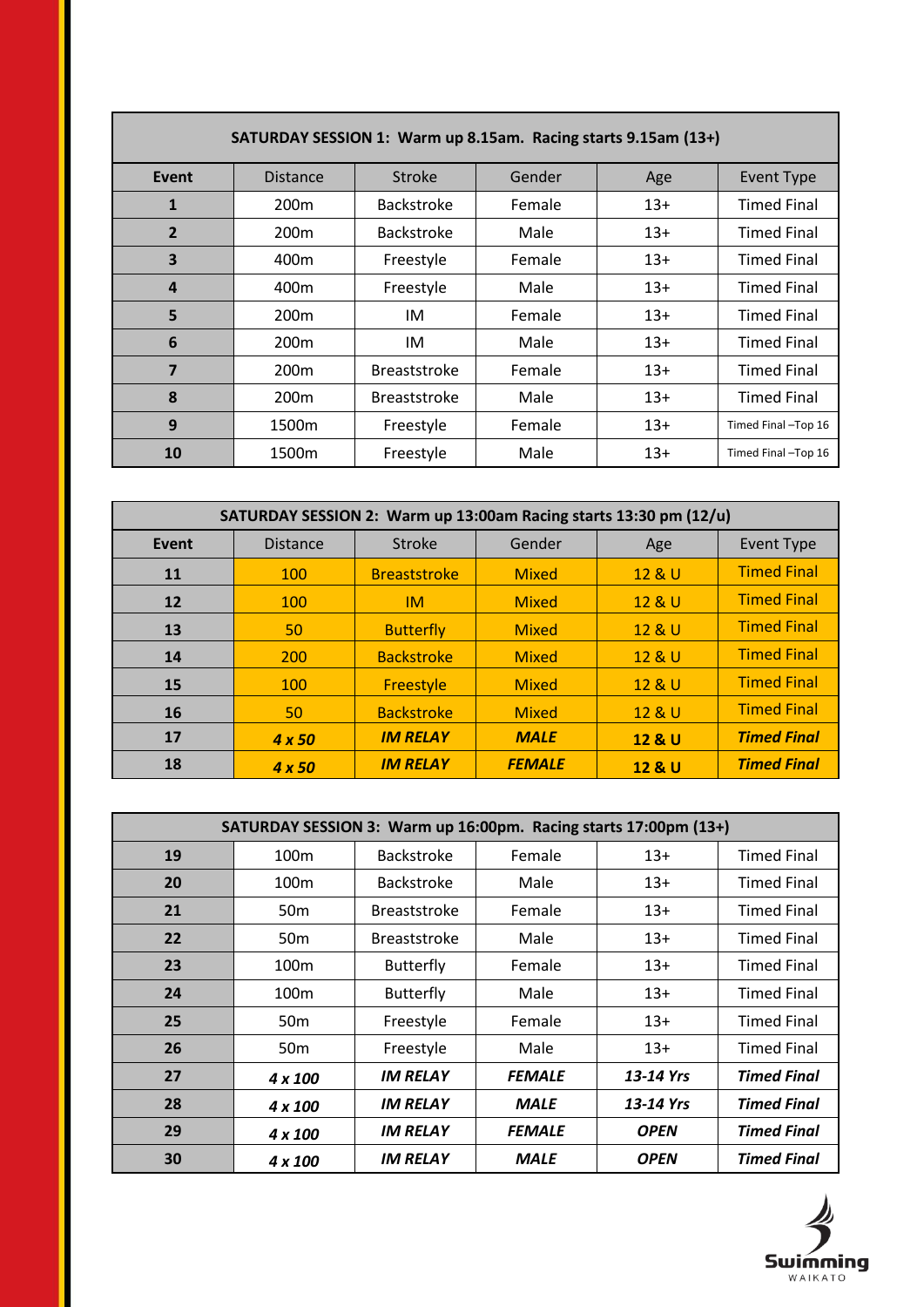| SUNDAY SESSION 4: Warm up 8.15am. Racing starts 9.15am (13+) |                  |                  |        |       |                    |  |
|--------------------------------------------------------------|------------------|------------------|--------|-------|--------------------|--|
| Event                                                        | <b>Distance</b>  | Stroke           | Gender | Age   | <b>Event Type</b>  |  |
| 31                                                           | 400 <sub>m</sub> | IM               | Female | $13+$ | <b>Timed Final</b> |  |
| 32                                                           | 400 <sub>m</sub> | IM               | Male   | $13+$ | <b>Timed Final</b> |  |
| 33                                                           | 200 <sub>m</sub> | Freestyle        | Female | $13+$ | <b>Timed Final</b> |  |
| 34                                                           | 200 <sub>m</sub> | Freestyle        | Male   | $13+$ | <b>Timed Final</b> |  |
| 35                                                           | 200 <sub>m</sub> | <b>Butterfly</b> | Male   | $13+$ | <b>Timed Final</b> |  |
| 36                                                           | 200 <sub>m</sub> | <b>Butterfly</b> | Female | $13+$ | <b>Timed Final</b> |  |
| 37                                                           | 800 <sub>m</sub> | Freestyle        | Female | $13+$ | Timed Final-Top 16 |  |
| 38                                                           | 800m             | Freestyle        | Male   | $13+$ | Timed Final-Top 16 |  |

**The Common** 

| SUNDAY SESSION 5: Warm up 13:00am Racing starts 13:30pm (12/u) |                 |                     |               |        |                    |  |
|----------------------------------------------------------------|-----------------|---------------------|---------------|--------|--------------------|--|
| Event                                                          | <b>Distance</b> | Stroke              | Gender        | Age    | <b>Event Type</b>  |  |
| 39                                                             | 50              | <b>Freestyle</b>    | <b>Mixed</b>  | 12 & U | <b>Timed Final</b> |  |
| 40                                                             | 100             | <b>Butterfly</b>    | <b>Mixed</b>  | 12 & U | <b>Timed Final</b> |  |
| 41                                                             | 200             | <b>Breaststroke</b> | <b>Mixed</b>  | 12 & U | <b>Timed Final</b> |  |
| 42                                                             | 100             | <b>Backstroke</b>   | <b>Mixed</b>  | 12 & U | <b>Timed Final</b> |  |
| 43                                                             | 200             | <b>Freestyle</b>    | <b>Mixed</b>  | 12 & U | <b>Timed Final</b> |  |
| 44                                                             | 50              | <b>Breaststroke</b> | <b>Mixed</b>  | 12 & U | <b>Timed Final</b> |  |
| 45                                                             | $4 \times 50$   | <b>FREE RELAY</b>   | <b>MALE</b>   | 12 & U | <b>Timed Final</b> |  |
| 46                                                             | $4 \times 50$   | <b>FREE RELAY</b>   | <b>FEMALE</b> | 12 & U | <b>Timed Final</b> |  |

| SUNDAY SESSION 6: Warm up 16:00pm. Racing starts 17:00pm (13 +) |                  |                     |               |             |                    |  |
|-----------------------------------------------------------------|------------------|---------------------|---------------|-------------|--------------------|--|
| 47                                                              | 100 <sub>m</sub> | Freestyle           | Female        | $13+$       | <b>Timed Final</b> |  |
| 48                                                              | 100 <sub>m</sub> | Freestyle           | Male          | $13+$       | <b>Timed Final</b> |  |
| 49                                                              | 50 <sub>m</sub>  | <b>Backstroke</b>   | Female        | $13+$       | <b>Timed Final</b> |  |
| 50                                                              | 50 <sub>m</sub>  | <b>Backstroke</b>   | Male          | $13+$       | <b>Timed Final</b> |  |
| 51                                                              | 100m             | IM                  | Female        | $13+$       | <b>Timed Final</b> |  |
| 52                                                              | 100 <sub>m</sub> | IM                  | Male          | $13+$       | <b>Timed Final</b> |  |
| 53                                                              | 50 <sub>m</sub>  | <b>Butterfly</b>    | Female        | $13+$       | <b>Timed Final</b> |  |
| 54                                                              | 50 <sub>m</sub>  | <b>Butterfly</b>    | Male          | $13+$       | <b>Timed Final</b> |  |
| 55                                                              | 100m             | <b>Breaststroke</b> | Female        | $13+$       | <b>Timed Final</b> |  |
| 56                                                              | 100 <sub>m</sub> | <b>Breaststroke</b> | Male          | $13+$       | <b>Timed Final</b> |  |
| 57                                                              | 4 x 100          | <b>FREE RELAY</b>   | <b>FEMALE</b> | 13-14 Yrs   | <b>Timed Final</b> |  |
| 58                                                              | 4 x 100          | <b>FREE RELAY</b>   | <b>MALE</b>   | 13-14 Yrs   | <b>Timed Final</b> |  |
| 59                                                              | 4 x 100          | <b>FREE RELAY</b>   | <b>FEMALE</b> | <b>OPEN</b> | <b>Timed Final</b> |  |
| 60                                                              | 4 x 100          | <b>FREE RELAY</b>   | <b>MALE</b>   | <b>OPEN</b> | <b>Timed Final</b> |  |

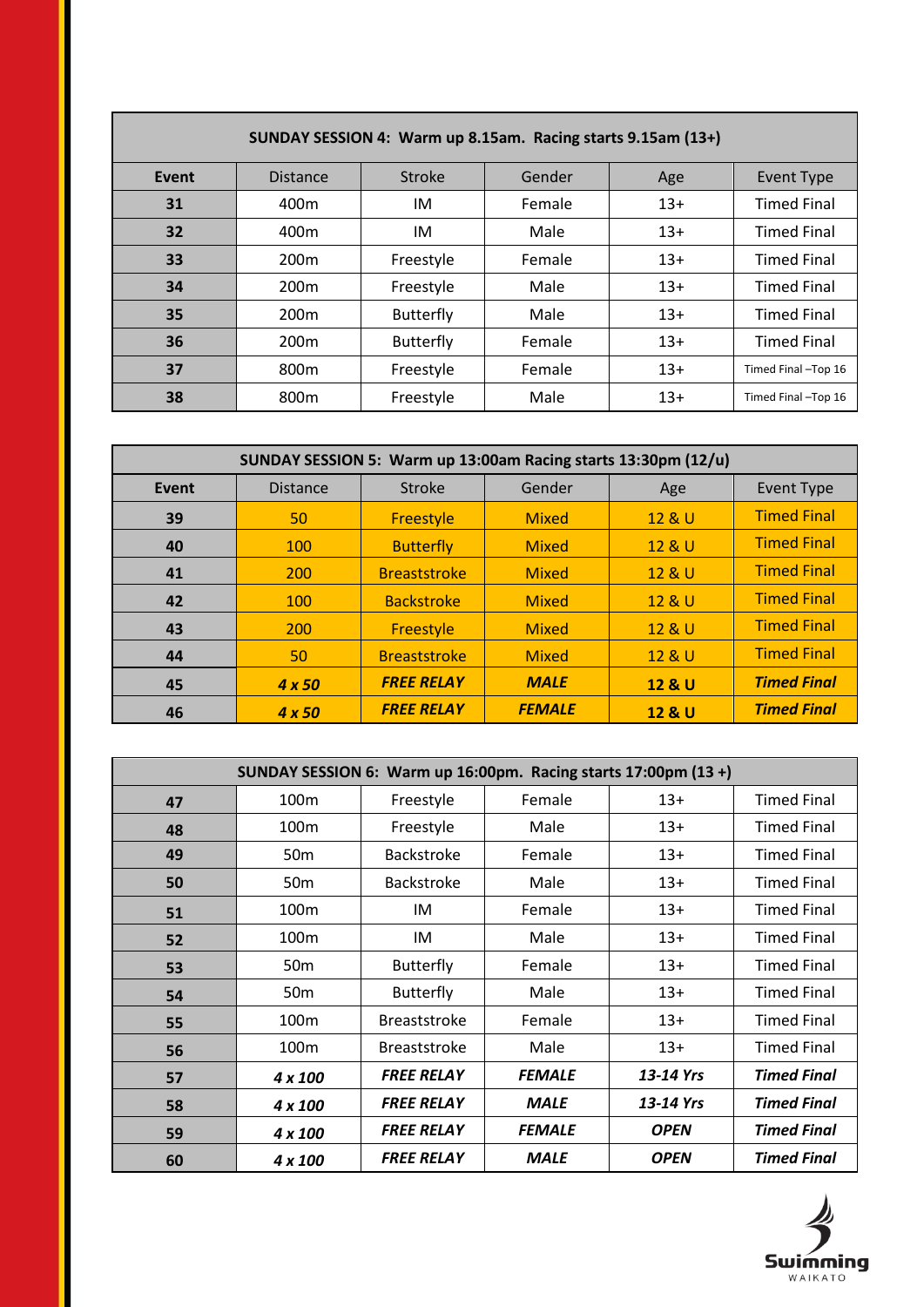## **MEET CONDITIONS**

- This event is for Club & Competitive swimmers who are registered in the SNZ database and are financial as at the date of the meet.
- The 13+ meet will be conducted under Swimming New Zealand's 'SNZ Regulations and Bylaws and FINA Rules', except where local meet rules and conditions apply.
- Please note that the 12/u sessions will be run as a Development Meet (DM). **Times achieved will be valid for entry to Regional, Zonal and Club meets**.
- **Age as at first day of meet – 2 July 2022**
- Technical Director— TBC
- There is no qualifying period for this meet.
- Entry times short course. Times may be converted from long course times.
- "NO TIME" will not be accepted.
- Technical Director reserves the right to restrict event numbers if entries exceed the nominated timeframe.
- All participants must agree to comply with the Sports Anti-Doping Rules.
- Participants who have entered this event agree to allow photograph, video, multimedia or film likeness taken by accredited photographers to be used for any legitimate purpose by Swimming Waikato.
- Swimmers who hold a Para Classification are eligible to participate in this programme (under IPC Rules) and will be seeded amongst able-bodied athletes based on entry times. The Referee will have a list of Para swimmer's Codes of Exception and will use their best efforts to judge the swim under the applicable World Para Swimming Rules.
- Swimmers with strapping must provide documentation from a relevant registered health practitioner or physiotherapist and be reviewed by the Technical Director prior to swimming. Any swimmers without such documentation will not be permitted to swim.

## **ENTRY PROCESS –**

- Entry Fee: \$9.50 per event
- Entries for Individual events will be online through *[FASTLANE](https://fastlane.swimming.org.nz/login)*
- Entries close Thursday 23 June 2022 11:59pm
- Late entries will be accepted after the entry deadline
- Late entries will incur a fee of \$50.00 per swimmer which must be paid to Swimming Waikato prior to the start of the meet—12 3122 0312567 00.
- All entry enquiries to Meet Recorder [swentries@gmail.com](mailto:swentries@gmail.com)

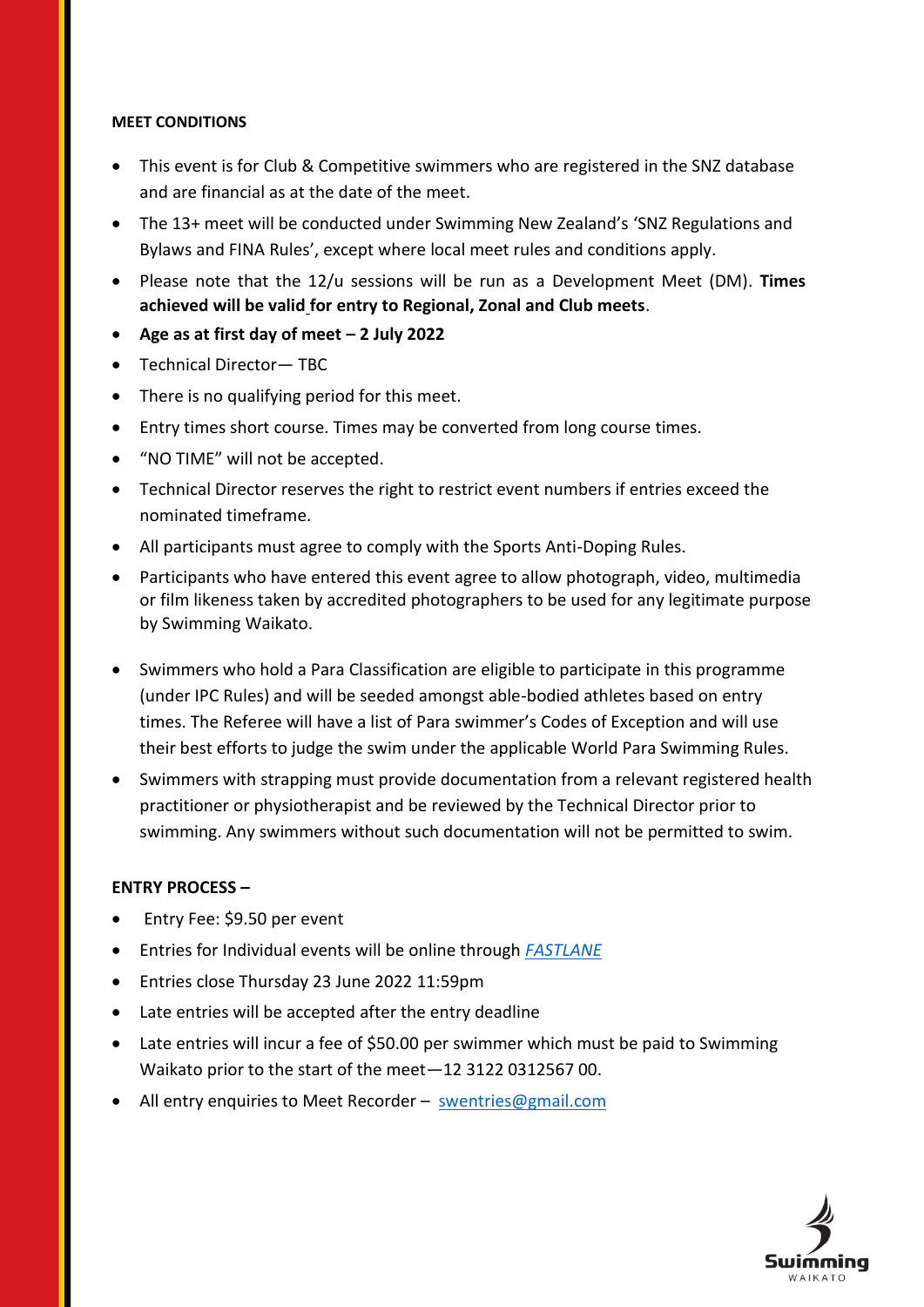### **PSYCH SHEETS / MEET PROGRAMME —**

• Psych sheets will be circulated to club recorders and coaches, and by email to all competitors who have entered the meet. Competitors are responsible for checking names, entries and events are correct on receipt of information and advising Swimming Waikato of any errors. Corrections will only be made to entries where errors have occurred. Final psych sheets will be posted on the website and sent out prior to the start of the meet.

• This is a paperless meet. The meet programme, along with a timeline (guide only) will be uploaded to the Swimming Waikato website and forwarded to club recorders and coaches, and by email to all competitors, prior to the start of the meet.

## **COMPETITION INFORMATION -**

- Access to this meet will be via the main entrance at Waterworld
- Reseeding may be done at the discretion of the Technical Director.
- Over the top starts will apply for all heats.
- Please exit the pool at the side. Do not swim over the lane ropes.
- Entry into the pool for backstroke events will be feet first. No swim back permitted.
- Marshalling Procedure—Self-marshalling will be employed during all 13+ sessions
- Warm Up Procedure—Lane 1 shall be for Para swimmers (if applicable) and Lanes 7 and 8 will be sprint lanes for the duration of each warm-up.
- Live results will also be accessible via Meet Mobile where the internet connection allows.
- Team Managers Meeting— A Team Managers meeting will be held at 8:45 on Saturday 3 July. Each club is asked to have at least one representative at this meeting to ensure all information is delivered back to the swimmers.

#### **OFFICIALS -**

• As per Swimming New Zealand regulations, there is a minimum number of voting technical officials required for a meet to be classed as approved.

• It is the responsibility of the Clubs and members of the swimming community to ensure they contribute to the success of the meet by assisting with the provision of officials. Where the required number of officials are not forthcoming, the results from the meet will be unapproved.

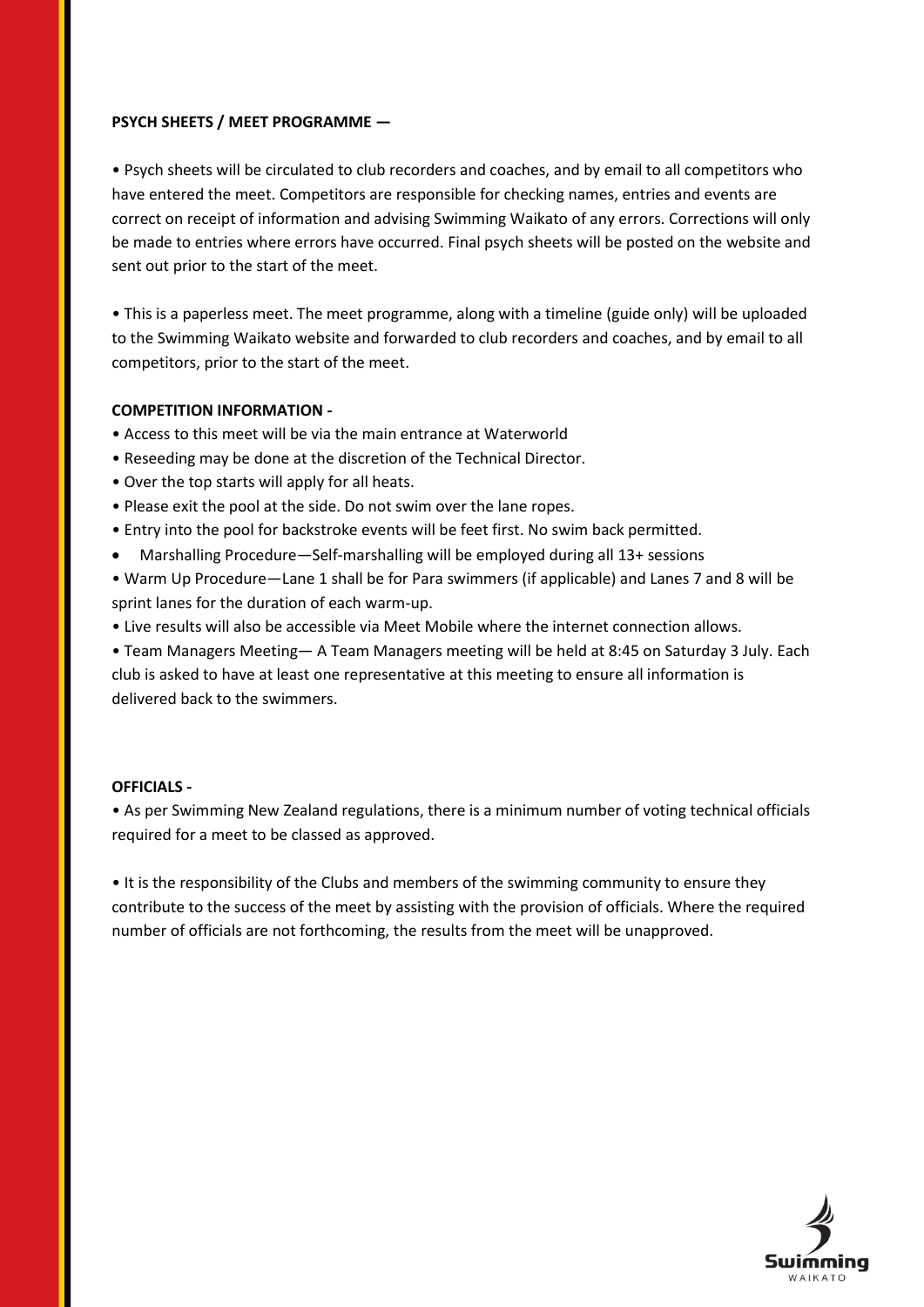# **COACH & TEAM MANAGERS -**

Below is a link for our Coach & Volunteers form. This form allows Club Recorders to provide the names of their Team volunteers which will allow the Swimming Waikato Team to manage their entry into the meet.

• When the draft psych sheets are circulated, clubs will be given their timekeeper allocation so that these names can be included on the form also.

• Ratios for Coaches/Team Managers -

1-10 swimmers = 2 coaches/managers 11-20 swimmers = 3 coaches /managers 21-30 swimmers = 4 coaches/managers 31+ swimmers = 5 coaches/managers

The Google Form below allows clubs to provide the names of their Coach and Team Manager to Swimming Waikato Team so that we can manage their entry into the meet venue. If this is not completed, access will *not* be permitted.

## **GOOGLE FORM LINK:**

[Waikato Winter Short Course](https://scanmail.trustwave.com/?c=16815&d=zfXp4t0Klg-3eKDYjkBPOLCg1iSE52UvIbbzB4HZ0A&s=110&u=https%3a%2f%2fdocs%2egoogle%2ecom%2fforms%2fd%2fe%2f1FAIpQLScsvy7hqfXi%5fBS1bh-qQ3LTDxoSvVQA-WCkFu%5fFK2XieCe81g%2fviewform) 2022 - Coach and Volunteer Form

## **SCRATCHINGS / WITHDRAWALS -**

• Refunds will only be made on receipt of a medical certificate which is to be made available to the Meet Recorder. All refunds are at the discretion of the Technical Director.

• Scratchings for the first session must be submitted to the Control Room no later than 1 hour prior to the start of racing

• For subsequent sessions, scratching must be submitted no later than 30 minutes before the end of the previous session.

• Swimmers will be deemed to have scratched from races if they are not lined up behind the blocks prior to the start of the race.

#### **PROTESTS -**

• Protests must be submitted within 30 minutes following the conclusion of the respective event. The protest fee is set at \$100.00; this is payable upon submission of the correctly completed protest form.

#### **DISQUALIFICATIONS -**

• Disqualifications will be announced and a copy of the DQ form will be available at the announcer's desk

## **800 & 1500 FREESTYLE EVENT**

• Anyone who enters the 800 & 1500 Freestyle event must supply a timekeeper and a number turner to assist

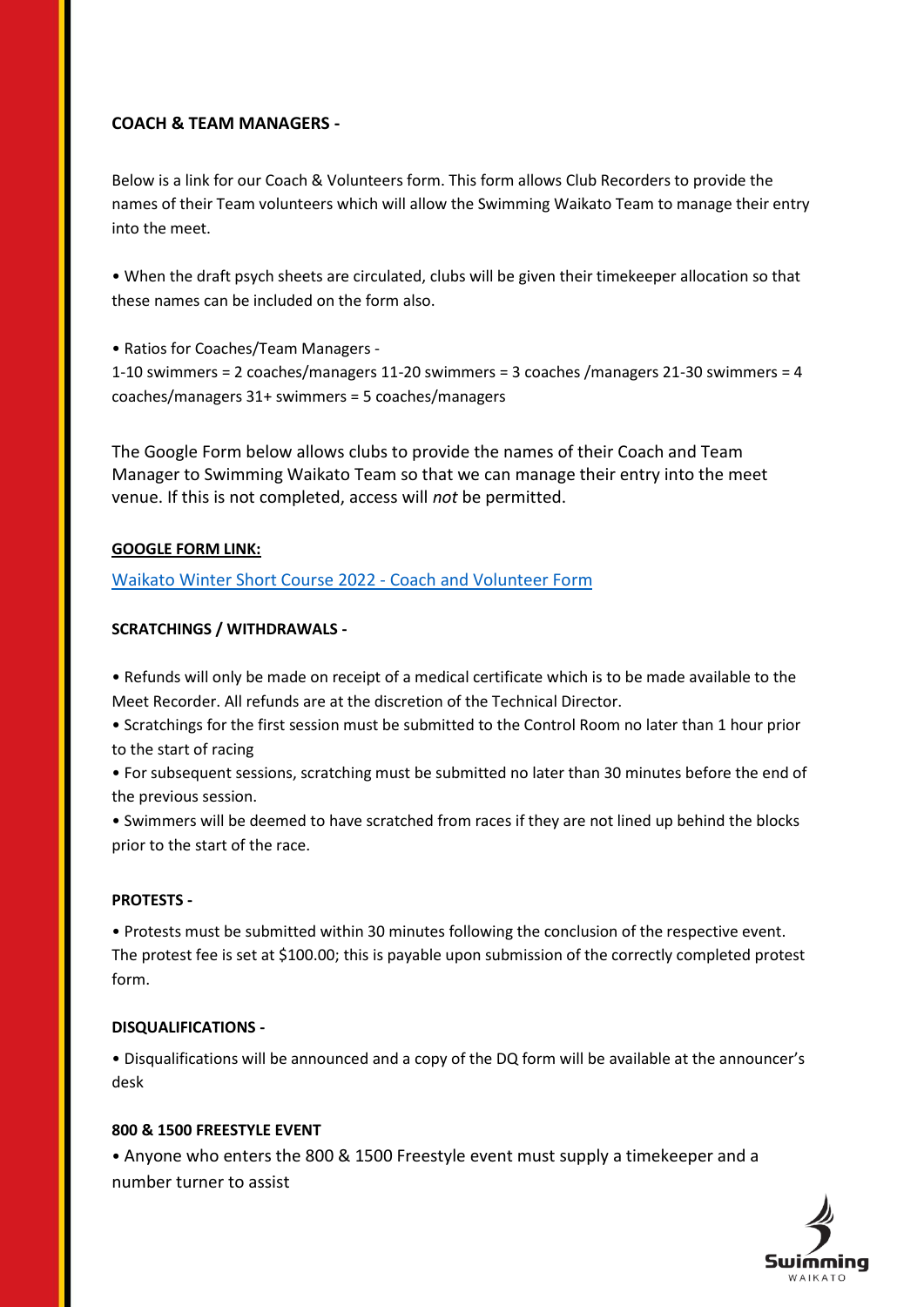

# **COVID-19 PROTOCOLS**

- Face coverings are encouraged to be worn into and out of the facility
- Physical distancing is not a requirement but encouraged wherever possible.
- Wash and dry your hands or use hand sanitiser regularly.
- Abide by any other directives from the venue staff.

**Subject to change dependent on the restrictions in place at the time of, and during, the event.**

#### **Swimming Waikato will:**

- Provide hand sanitising stations throughout the venue
- Provide, if necessary, face coverings
- Disinfect surfaces at the conclusion of every session
- Keep smiling  $\circledS$

## **CODE OF CONDUCT -**

This Code of Conduct applies to all Swimming Waikato Members and persons participating in and/or connected to Swimming Waikato activities. This Code outlines your rights and responsibilities. Whatever your role or your ability, you should encourage others to follow it and recognise that you have a duty of care to all Swimming Waikato members. There is an expectation that as a member of Swimming Waikato (as a Swimmer, Parent / Caregiver, Coach, Technical Official, Team Manager, Team Member, Committee Member, Volunteer or affiliated Club), you will have agreed to abide by the terms of Swimming Waikato's Code of Conduct.

**[Swimming Waikato Code of Conduct](https://swimmingwaikato.co.nz/wp-content/uploads/2021/10/Code_of_Conduct_Amended_2021_22.pdf)**